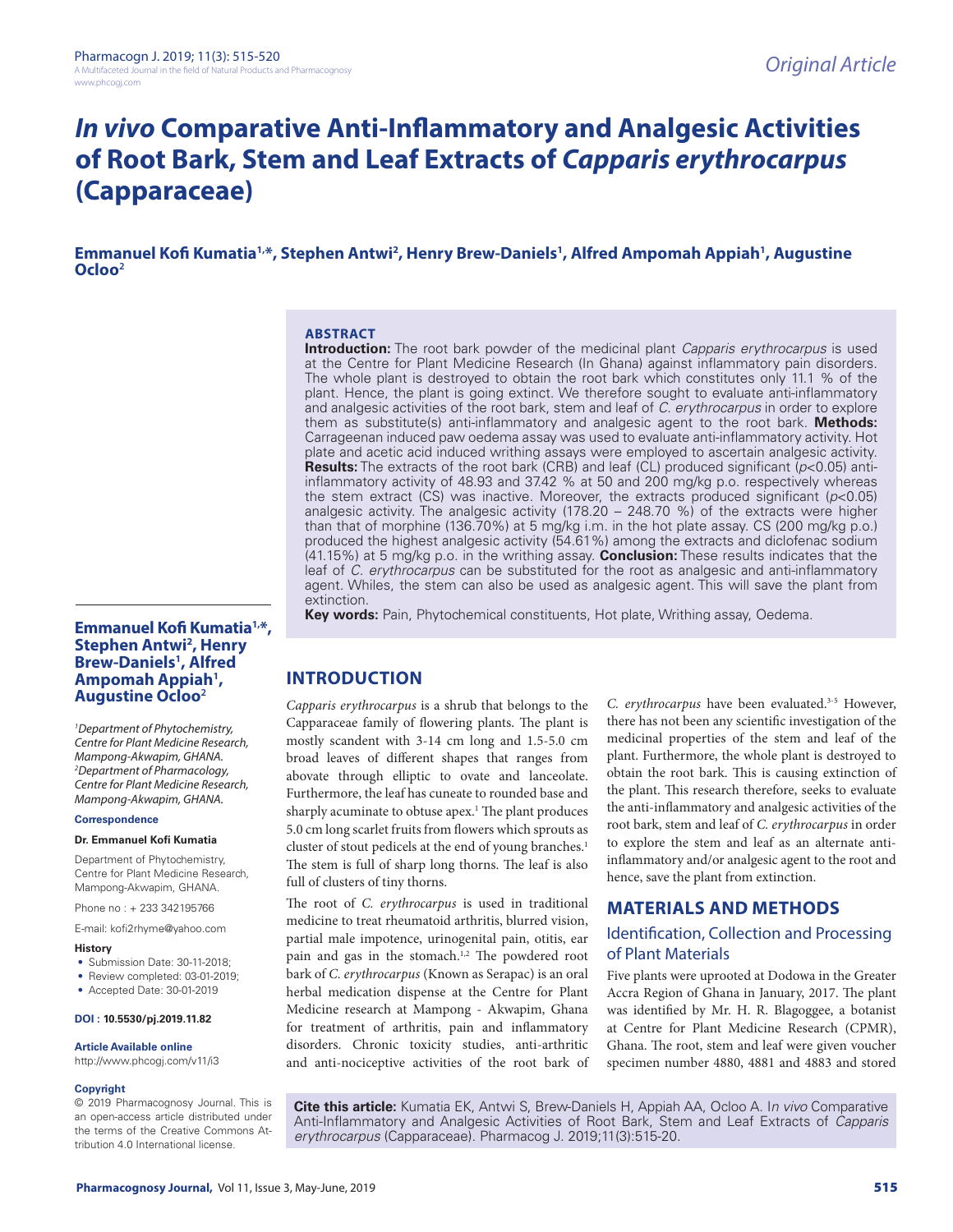in the herbarium of CPMR. The root was cut off and washed with portable water. The root bark was removed and chopped into pieces. The leaves were also removed from the branches. The stem was also chopped into pieces. The plant materials were then sun dried for 8 days and their weights determined separately.

#### **Extraction**

The plant materials were separately pulverized and stored in air tight plastic bags. The pulverized root bark (1.0 kg) was extracted with 70 % ethanol (5 L x 2) for 5 days. The extracts were combined filtered and concentrated with rotary evaporator at 45°C. The aqueous extract obtained was lyophilized to obtain a brownish gummy solid which was coded CRB. The stem and leaf (1.0 kg each) were also taken through similar procedure to obtain brownish gummy solid and dark green solid which were coded CS and CL respectively and stored in air tight glass containers. The yields of the extracts were calculated.

#### Phytochemical Screening of the Extracts

The extracts (30 ml each) were taken and screened for the presence or absence of ten (10) groups of phytochemical compounds according to Trease and Evans.<sup>6</sup> They were: alkaloids, flavonoids, triterpenes, saponins, free reducing sugars, phenolic compounds, polyuronoids, cyanogenic glycosides, athracenosides and phytosterols.

#### Animals

Rats and mice were obtained from the Animal House Unit of CPMR and housed in aluminum cages under standard temperature and pressure with free access to sterile water and feed *ad libitum*. Mice used in the acetic acid-induced assays were fasted overnight just before the experiment. Guidelines and procedures provided by Foundation for Biomedical Research on the use of animals in research was applied in caring for the animals and handling them. 7

#### Drugs and chemicals

Carrageenan and Acetic acid were procured from Sigma Chemical Co. (St. Louis, USA). Diclofenac sodium salt powder was purchased from Sigma-Aldrich (St. Louis, USA). Morphine sulphate injection (i.v.) was purchase from Laboratories STEROP (Brussels). Normal saline was purchased from Otsuka Pharmaceuticals India Private Limited (Vasana-Chakawadi, India).

#### Anti-Inflammatory Activity Assay

Anti-inflammatory activity of the extracts was evaluated using carrageenan induced paw oedema model in rats.<sup>8,9</sup> Male Sprague-Dawley rats (185 - 200 g) were divided into 11 groups (*n*=5). Group 1- 3 were given CRB 5 - 200 mg/kg p.o. Group 4 - 6 were also given CL 5 - 200 mg/kg p.o. Furthermore, Group 7 - 9 were also given CS 5 - 200 mg/kg p.o. Group 10-11 were given 2 mg/kg p.o. of diclofenac sodium as standard drug or 1 ml each of distilled water as vehicle control respectively. Prior to drug/ extract administration, oedema was induced by the sub-plantar injection of 0.1 ml Carrageenan in normal saline (1% w/v) in the right hind paw of each animal. The paw volume of the right hind limb of each animal was measured prior to induction of oedema (Vo) and hourly (Vt) until the 4<sup>th</sup> hr post drug/extract administration using plethysmometer. (Vt – Vo) which represent change in paw volume is taken as oedema. Anti-inflammatory activity (AI) was calculated using the formula:

$$
AI = \frac{((Mean (V_t - V_o)c - (Mean(V_t - V_o)t)}{(Mean (V_t - V_o)c)} \times 100 %
$$

Where: Mean (Vt-Vo)c and Mean (Vt-Vo)t represents mean oedema of the control and treated groups respectively over the duration of the experiment.

#### Analgesic Activity Assays Hot Plate Assay

The mouse hot plate test used to evaluate the analgesic activity of the extracts was performed according to Eddy and Leimbach.<sup>9,10</sup> Briefly, C57/BL6 mice (15-25 g) of either sex were divided into 8 Groups (*n*=4). Each mouse was placed on an electric hot plate (UGO Basile hot/cold plate 35 100) maintained at 55  $\pm$  0.5°C. The time taken for a mouse to lick, lift, shake or stamp any of the hind limbs or jump constitutes latency time, recorded as analgesic response. Baseline latencies (To) were calculated as averages of two measurements before any treatment of mice. Average baseline latency of mice used for this test ranged from 3.3 – 8.0 s. Extracts were administered as follows. Group 1–3 were given CR 5 - 200 mg/kg p.o. Group 4 - 6 also received CL 5-200 mg/kg p.o., whereas Group 7 - 8 received Morphine sulphate 5 mg/kg i.m. as standard drug or 0.2 ml each of distilled water as vehicle control respectively. Latency of each mouse was then obtained hourly (Tt) for 5 h after each treatment. Analgesic activity was calculated as the sum of percentage Maximal probable effect (% MPE) over the experimental period. % MPE was calculated as:<sup>11</sup>

$$
\%MPE = ((Tt - Tt)/To) \times 100
$$

The analgesic activity in the hot plate assay was calculated as overall analgesic activity for each group in the hot plate test which was obtained as mean % MPE ± S.E.M.

#### Acetic Acid Induced Writhing Assay

Analgesic activity of the extracts was also evaluated in the acetic acid induced-writhing model.<sup>12</sup> Female Swiss albino mice  $(21-29)$  g) were divided into 8 groups (*n*=4). Group 1-3 were given CR 5 – 200 mg/kg p.o. Group 4 – 6 were also given CR 5 – 200 mg/kg p.o. Finally, Group 7 and 8 received diclofenac sodium, 10 mg/kg p.o. as standard drug and 0.2 ml of distilled water as vehicle control respectively. Thereafter, each mouse was administered 1 ml/100g (i.p.) of 1 % v/v aqueous acetic acid 45 min after treatment and isolated into transparent Perspex cage. Writhing movements and stomach contortions produced by each mouse after induction was counted for 20 min. Percentage analgesic activity (%AE) of the extracts was calculated by comparing the average writhing movements of the vehicle control group and drug treated group which is given by the formula:

$$
\%AE = ((MRc - MRt)/MRc) \times 100
$$

Where: MRc = Average writhing count of the vehicle treated control group; MRt = Average writhing count of treated group.

#### Statistical Analysis

Graphpad Prism 5 was used for all statistical analysis. Each point on the time course curve or column in the bar chart represents mean  $\pm$  S.E.M. Data obtained for the time course curves were analysed using Two Way ANOVA followed by Bonferroni's Post hoc test to determine statistical significant. Whereas, One-way ANOVA was employed to analyse data for the bar charts followed by Dunnett's Post hoc test for statistical significant. Results were considered to be statistically significant when *p*<0.05 by comparing the test subjects to the control group*.*

### **RESULTS AND DISCUSSION**

#### Percentage Composition of Morphological Parts of *C. erythrocarpus* and Yield on Extraction

Table 1 shows the composition of the various part of the plant and their percentage yield upon extraction. The stem formed the highest percentage of the plant (55.6 %). The root bark constitutes only 11.1 % of the plant. Hence discarding the stem and leaf of the plant means 66.7 % of the plant is being wasted.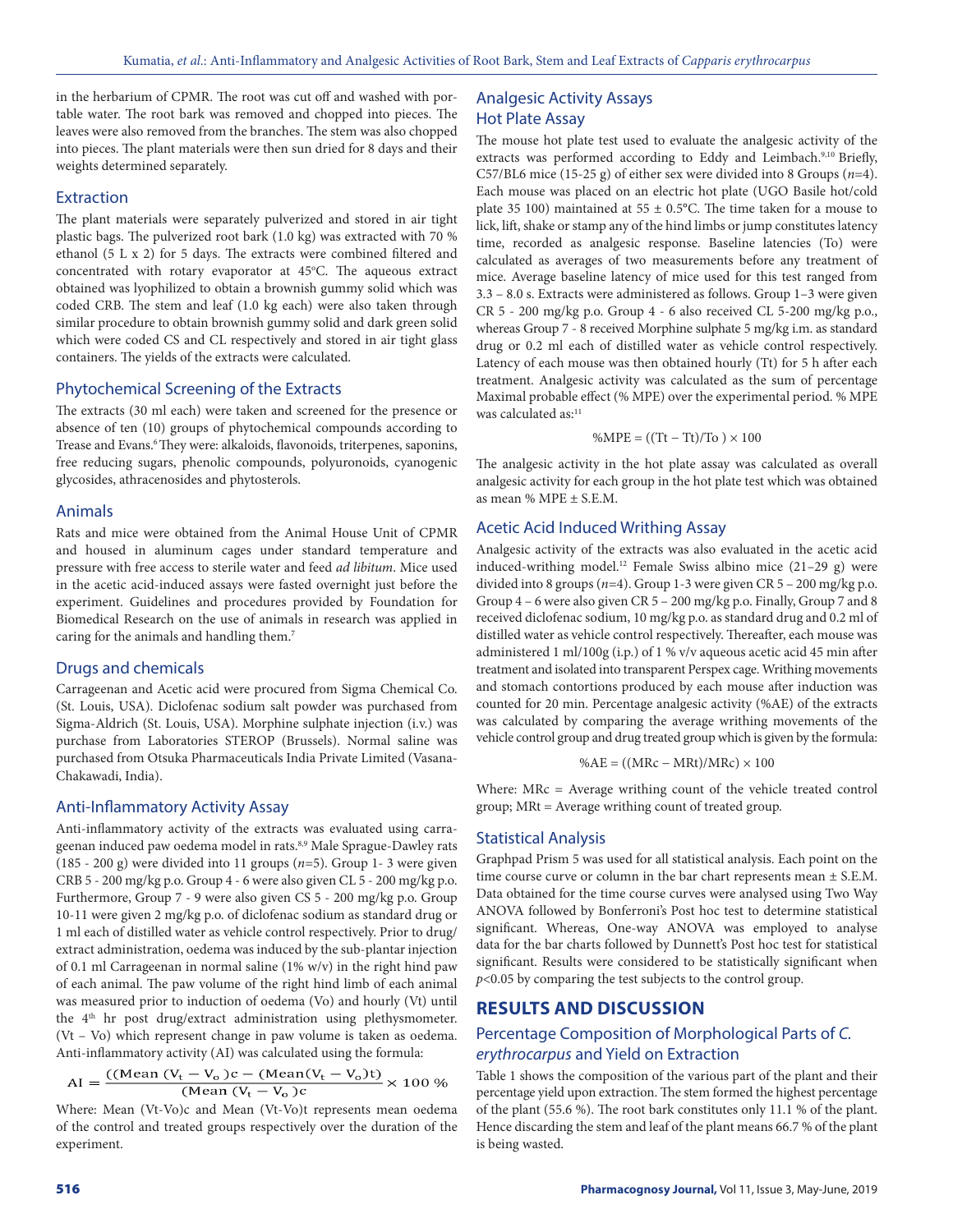| <b>Plant part</b> | <b>Weight per</b> | <b>Composition</b><br>per plant (%) | <b>Yield on extraction</b> |                 |
|-------------------|-------------------|-------------------------------------|----------------------------|-----------------|
|                   | plant (kg)        |                                     | q                          | (% w/w)         |
| Root bark         | 0.4               | 11.1                                | 144.50                     | 14.4            |
| Wood in the root  | 0.6               | 16.7                                | $\overline{a}$             | $\qquad \qquad$ |
| Stem              | 2.0               | 55.6                                | 80.81                      | 8.0             |
| Leaf              | 0.6               | 16.7                                | 46.64                      | 4.6             |

#### **Table 1: Percentage Composition of the Various Part of** *C. erythrocarpus*  **and Yield on Extraction.**

Not extracted = -

#### Anti-Inflammatory Activity

Figure 1 A, C and E shows the effects of ethanol extracts of the root bark (CRB), stem (CS) and leaf (CL) of *C. erythrocarpus* on inflammatory response in Sprague-Dawley rats on time course curve. Whereas, B, D and F represents the mean oedema of extracts, Diclofenac sodium (DS) and control treated groups respectively. From the results DS (2 mg/kg p.o.) and CRB 5–200 mg/kg p.o. suppressed the development of inflammation caused by carrageenan injection. The effect of the extract was doseindependent (Figure 1 A and B).

Moreover, the results also show that CS has no inhibitory effect on the development of inflammation caused by carrageenan injection relative to the negative control (Figure 1 C and D). This indicates that CS was inactive as an anti-inflammatory agent.

Furthermore, CL dose – dependently suppressed the development of inflammation caused by carrageenan injection. The observed effect was however not comparable to the positive control (Diclofenac). Also, the inhibitory effect of the root bark extract (Figure 1 A and B) appears more pronounced than that of the leaves extract (Figure 1 E and F). The antiinflammatory activity of CRB 5–200 mg/kg p.o. was calculated to be 44.81, 46.35, 48.93 % respectively. And that of CL 5–200 mg/kg p.o. were 1.06, 16.32 and 37.42 % for the respective doses.

Carrageenan-induced oedema in rat paws is an established assay which involves triphasic progressive release of pro-inflammatory mediators.<sup>8,12</sup> The first Phase which occurs from 0-1.5 h after carrageenan injection comprises the production of histamine and serotonin. The second phase which occurs from 1.5 - 2.5 h is mediated by release of bradykinin.<sup>13</sup> The last phase is controlled by production of prostaglandins from 2.5-6 h after induction.14 CRB and CL produced significant (*p<*0.05) inhibition of inflammation from 3-4h period which corresponds to the third Phase on the time course curve in this assay (Figure 1 A and E). This indicates that CRB and CL produce anti-inflammatory activity by suppressing the synthesis or action of prostaglandins. Although, CRB, CL and DS produced pronounced anti-inflammatory activity in this assay, their overall anti-inflammatory activities calculated as inhibition of mean oedema formation. insignificant (*p*>0.05) (Figure 1 B and F). This may be due to the low doses of the extracts and drug used or the short duration in which the experiment was performed (1-4 h) instead of (1-6 h).

## Analgesic Activity Hot Plate Assay

The results of the analgesic activity of CRB, CS and CL are shown in Figure 2 G, I and K on time course curves. H, J and L represents the mean analgesic activities of the extracts over the duration of the experiment. All the three extracts produced very significant (*p*<0.05) analgesic activity in the hot plate assay. The analgesic activity of CRB appears to be dose-depended between 5 –50 mg/kg p.o. and levels off at a certain dose between 50 – 200 mg where increasing the dose of the extract does not result in the corresponding increase in activity (Figure 2 H). The



**Figure 1:** Effect of CR (5 – 200 mg/kg p.o.), CL (5 – 200 mg/kg p.o.) and diclofenac sodium (2 mg/kg p.o.) on inhibition of carrageenaninduced paw oedema in rat's paw on time course curve (A and C) and total area under the curve (B and D). Each point or column represents mean ± SEM (*n*=5). \**p*<0.05 compared to vehicle treated control group (Two-way ANOVA followed by Bonferroni's post hoc test). <sup>a</sup>p>0.05 compared to vehicle treated control group (One-way ANOVA followed by Dunnett's post hoc test).

analgesic activity of CS also followed the same trend as that of CRB in the hot plate assay (Figure 2 J). On the other hand, CL appears to produce inverse dose depended analgesia. The 50 mg/kg p.o. dose of CRB and CS produced the highest analgesic activities of 248.7 and 178.2% respectively. Whereas, CL 5 mg/kg p.o produced the highest analgesic activity of 184.5%. CRB demonstrated the highest analgesic activity among the extracts in the hot plate assay. The analgesic activity of the standard drug, Morphine sulphate (MS 5 mg/kg i.m.), was calculated to be 136. 70%. The extracts at 50 – 200 mg/kg p.o. showed higher analgesic activity than MS but at 5 mg/kg p.o. only the leaf showed higher activity than MS (Figure 2 H, J and L).

The hot plate assay is used to evaluate the analgesic activity of drugs which elicit analgesia through the central nervous system.<sup>15</sup> Since CRB, CS and CL showed tremendous analgesia in the hot plate assay, it indi-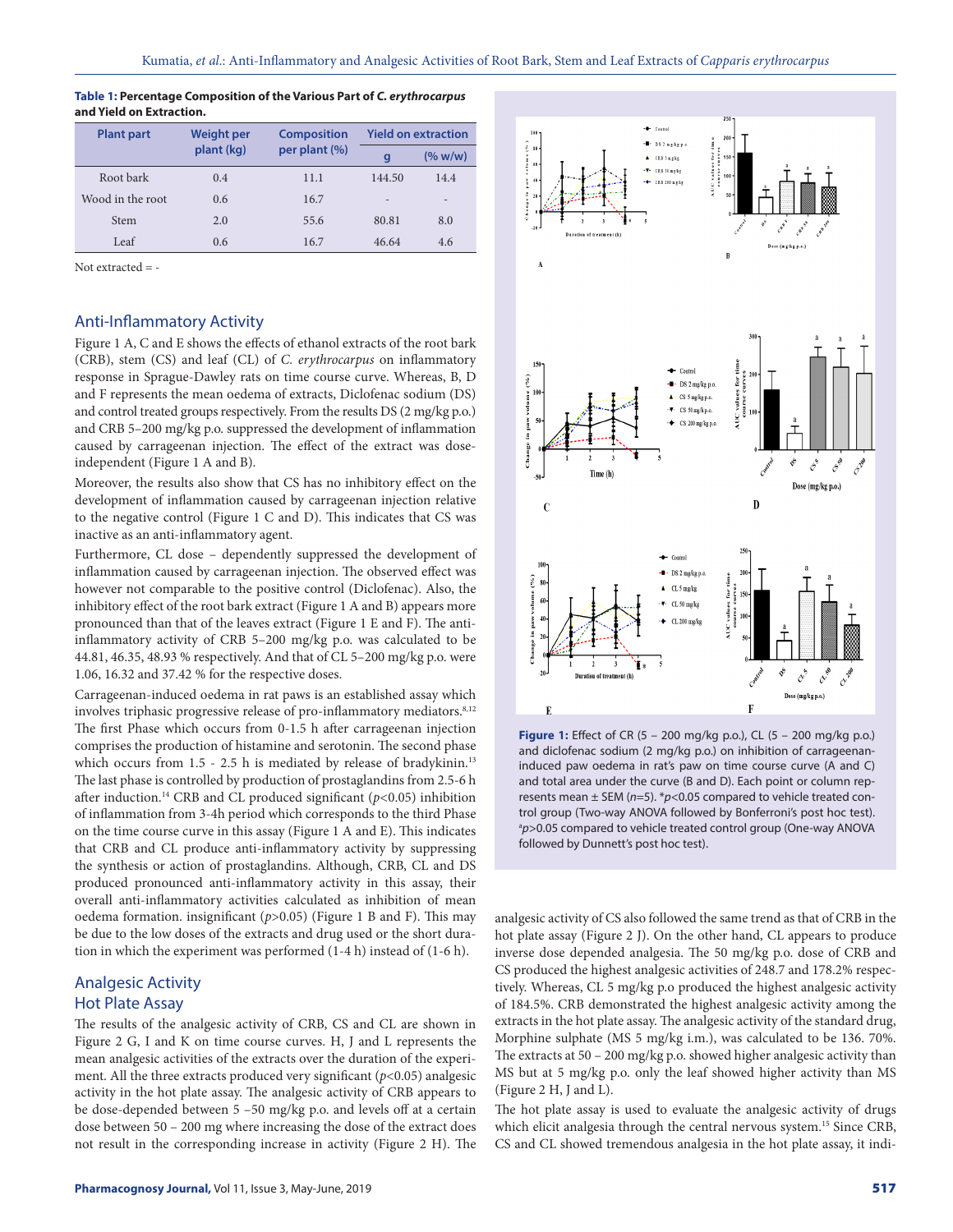

**Figure 2:** Effect of CRB, CS or CL (5–200 mg/kg p.o.) and MS, (5 mg/kg i.m.) on prolongation of latency of mice to react to pain on time course curve (G, I and K) and mean overall analgesic activity (H, J and L) in hot plate assay. Each point or column represents mean ± SEM (*n*=4). \**p*<0.05, \*\**p*<0.01 and \*\*\**p*<0.001 compared to the control group (Two-way ANOVA followed by Bonferoni's post hoc test). +*p*<0.05, ++*p*<0.01, +++*p*<0.001 and ++++*p*< 0.0001 compared to the control group. (One-way ANOVA followed by Dunnett's post hoc test).

cates that the 70 % ethanol extract *C. erythrocarpus* root bark, stem and leaf may possess central analgesic effect.

#### Writhing assay

Figure 3 M, N and O. All the extracts (CRB, CS and CL) showed dose dependent analgesic activity in the acetic acid-induced writhing assay. The highest dose of CRB (200 mg/kg p.o.) produced (*p*<0.05) analgesic activity of 17.45 %. CS at (200 mg/kg p.o.) also produced significant (*p*<0.01) analgesic activity of 54.61 % (Figure 3). The highest dose of CL (200 mg/kg p.o.) also produced the highest analgesic response of 27.43 %. The analgesic activity of the standard drug, diclofenac sodium, was calculated to be 41.15 %.

The acetic acid-induced writhing assay is used to evaluate both central and peripheral analgesic activities of substances.15 Intraperitoneal injection of acetic acid into rats or mice abdominal cavity results in elevated levels of prostaglandins in the peritoneal exudates after about 30 min.16 The stretching and abdominal contortions obtained in the writhing test therefore correlates with sensitization of nociceptors to the production of prostaglandins.15 CRB and CL significantly suppressed writhing



**Figure 3:** Effect of CRB, CS or CL (5 – 200 mg/kg p.o.) and diclofenac sodium (10 mg/kg p.o.) on inhibition of acetic acid-induced writhing movements in mice (M, N and O). Each column represents mean ± SEM (*n*=5). +*p*<0.05, ++*p*<0.01 compared to vehicle treated control group (One-way ANOVA followed by Dunnett's post hoc test).

numbers in the mouse writhing assay. Hence, the analgesic activity of CRB and CL extracts may be due to their ability to suppress the cyclooxygenase enzyme and decrease the biosynthesis of prostaglandins. The result obtained for CRB and CL correlated with the results obtained for them in the carrageenan-induced oedema assay. Thus, CRB and CL may also possess peripheral analgesic property in addition to the central analgesic property. These results also indicate that the anti-inflammatory constituents of CRB and CL are also responsible for their analgesic activity in the acetic acid-induced writhing assay. CS on the other hand, demonstrated strong analgesic activity in both hot plate and acetic acid induced writhing assays but did not show any anti-inflammatory activity in the carrageenan induced oedema assay. This indicates that CS may possess only central analgesic property without peripheral analgesic property.

Previous reports indicated that *C. erythrocarpus* root possessed central analgesic property probably mediated by adenosinergic receptors in the formalin assay.<sup>5</sup> However, this is first report on the analgesic and antiinflammatory activities of stem and leaf extracts of *C. erythrocarpus*.

#### Phytochemical screening of *C. erythrocarpus*

The root bark of the plant contains the highest number (Five) of phytochemical constituents whiles the stem and the leaf contains equal numbers (Four each). Reducing sugar, triterpenes and phytosterols were presents in all the three extracts. In addition, saponins were present in the root bark and leaf but absent in the stem. Alkaloids were also present in the root bark and stem extracts but not in the leaf.

Finally, some classes of phytochemical constituents such as saponins, triterpenes, phytosterols and alkaloids are known to possess anti-inflammatory and analgesic properties. The presence of these constituents in the root bark, stem and leaf of *C. erythrocarpus* contributes to the antiinflammatory and / or analgesic effects of the plant extracts.

#### **CONCLUSION**

This study showed that, the 70 % ethanol leaf extract of *C. erythrocarpus*  (CL) possessed anti-inflammatory and analgesic properties similar to that of the 70% ethanol extract of the root bark (CRB). CL may therefore, be substituted in place of CRB to treat inflammatory pain in order to prevent the plant from going extinct. However, the 70% ethanol extract of the stem (CS) of the plant did not show anti-inflammatory activity. CS also appears to possess only central analgesic properties. Hence, CS can be used to treat other forms of pain, but not inflammatory pain.

This is the first work that reports on the anti-inflammatory and analgesic activity of *C. erythrocarpus* stem and leaf. The anti-nociceptive activity of the root of this plant had already been established.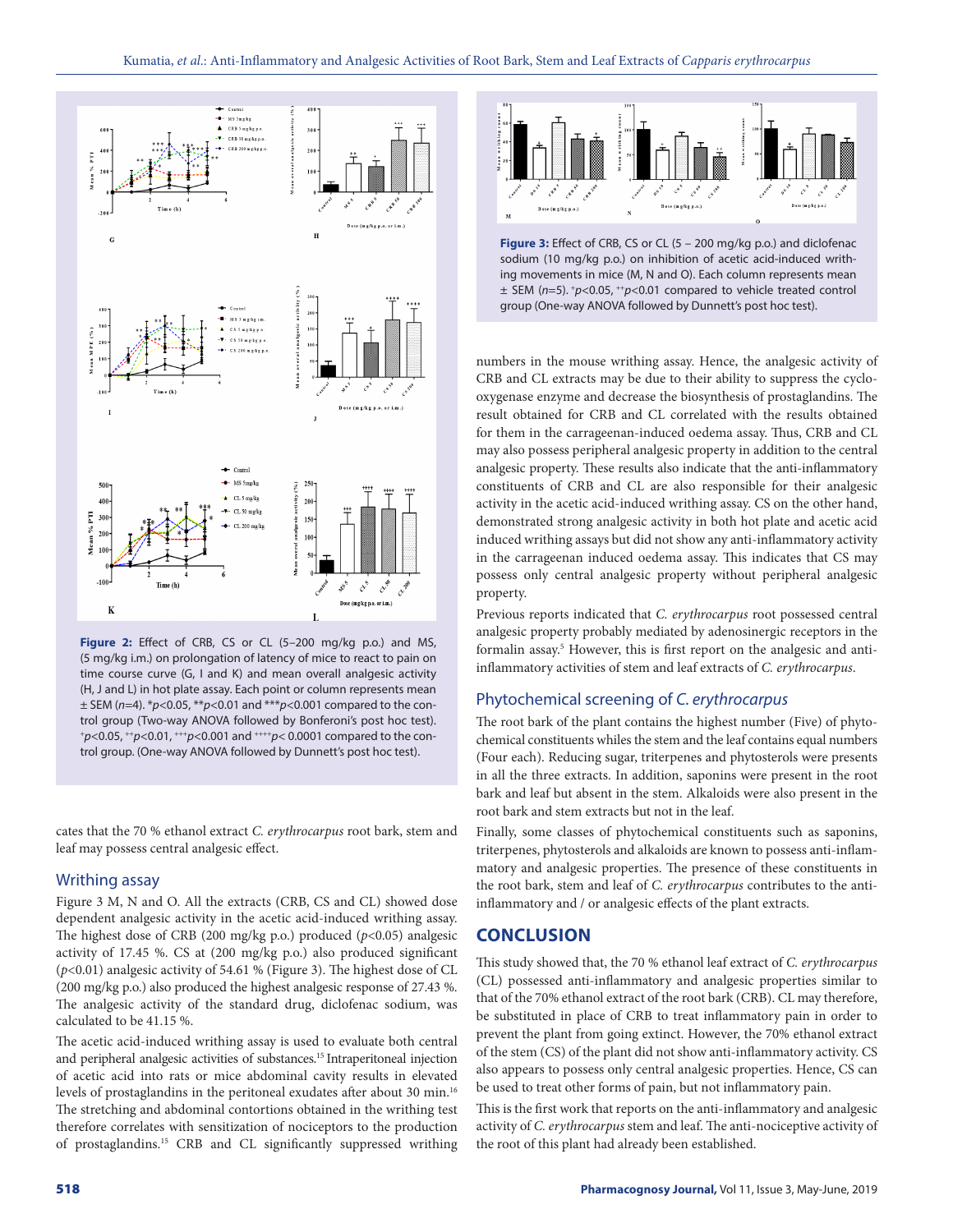## **ACKNOWLEDGEMENT**

The authors wish to thank the technicians at the Animal House Unit of the Pharmacology Department of CPMR, Mampong-Akwapim. Ghana, for their technical support.

## **CONFLICT OF INTEREST**

The authors declare that there are no conflicts of interest.

## **ABBREVIATIONS**

**ANOVA:** Analysis of variance; **CRB:** *C. erythrocarpus* root bark extract; **CS:** *C. erythrocarpus*; **CL:** *C. erythrocarpus* leaf; **CPMR:** Centre for Plant Medicine Research; **DS:** Diclofenac sodium; **i.m**; Intramuscular; **i.v**.**:** Intravenous; **AUC:** Area under the curve; **MPE:** Maximum probable effect; **T:** Latency; **t:** Time; **MRc:** Mean Writhing count of control group; **MRt:** Mean writhing count of treated group; **SEM:** Standard error of the mean.

#### **REFERENCES**

- 1. Mshana NR, Abbiw DK, Addae-Mensah I, Adjanouhoun E, Ahyi MRA, Ekpere JA, *et al.* Traditional Medicine and Pharmacopoiea: Contribution to the Revision of Ethnobotanical and Floristic Studies in Ghana. Organisation of Africa Unity/ Scientific, Technical and Research Commission (OAU/STRC). 2000.
- 2. Abbiw DK. Useful plants of Ghana. 1<sup>st</sup> ed. Intermediate Technology Publications and Royal Botanic Gardens. London, Kew. 1990.
- 3. Martey ONK, Armah GE, Sittie AA, Okine LKN. Chronic toxicity study of ground root bark of *Capparis erythrocarpus* (Cappareceae) in male Sprague-dawley rats. Pakistan J Biol Sci. 2013;16(23):1706-13.
- 4. Danquah CA, Woode E, Boakye-Gyasi E. Anti-arthritic effects of an ethanolic extract of *Capparis erythrocappus* Isert roots in Freund's adjuvant-induced arthritis in rats. J Pharmacol Toxicol. 2011;6(3):201-17.
- 5. Woode E, Danquah CA, Boakye-Gyasi E, Ansah C, Ainooson G. Antinociceptive effects of an ethanolic extract of *Capparis erythrocappus* Isert roots in the mice formalin test. Int J Pharmacol. 2009;5(6):354-61.
- 6. Trease E, Evans WC. Textbook of Pharmacognosy. 13<sup>th</sup> ed. London: Billiare Tindall. 1989;200-1.
- 7. Foundation for Biomedical Research (FBR). The biomedical investigator's handbook for researchers using animal models.1<sup>st</sup> ed. Washington, DC. 1987.
- 8. Winter CA, Risley EA, Nuss GW. Carrageenan induced edema in hind paw of the rat as an assay for anti-inflammatory drugs. Proc Soc Exp Biol Med. 1962;111(3):544-7.
- 9. Kumatia EK, Annan K, Dickson RA, Mensah AY, Aponsah IK, Appiah AA, *et al*. Anti-inflammatory and analgesic effects in rodent models of ethanol extract of *Clausena anisata* roots and their chemical constituents. Natur Produc Commu. 2016;11:1-6.
- 10. Eddy NB, Leimbach D. Synthetic analgesics II. Dithienylbutenyl and dithienylbutylamines. J Pharmacol Exp Ther. 1953;107(3):385-93.
- 11. Wen Q, Yu G, Li Y, Yan L, Gong Z. Pharmacological mechanisms underlying the anti-nociceptive and tolerance effects of the 6, 14-bridged oripavine compound 030418. Acta Pharmacolo Sin. 2011;32(10):1215-24.
- 12. Koster R, Anderson M, DeBeer J. Acetic acid for analgesic screening. Fed Proceds. 1959;18:412-7.
- 13. DiRosa M. Studies of acute inflammatory response induced in rats in different sites by carrageenan. J Pharm Pharmacol. 1972;24(2):89-102.
- 14. Spector WG. The inflammation response. J Pathol Bact. 1960;84:391-403.
- 15. Yong Y, Ya G, Yue-Ting L. Anti-inflammatory and analgesic activities of a novel biflavonoid from shells of Camellia oleifera. Int J Molecul Sci. 2012;13(10):12401-11.
- 16. Derardt R, Jougney S, Delevalcee F, Falhout M. Release of prostaglandins E and F in an algogenic reaction and its inhibition. Eur J Pharmacol. 1980;61(1):17-24.

# Extract of Capparis erythrocapus root bark, stem or leaf induced Thermal-induced Acetic acid induced **Carrageenan-mouce**<br>Hind paw inflammati pair pain Anti-inflammatory activity Analgesic activity in **Analgesic activity in Hot plate assay** Writhing assay

#### **GRAPHICAL ABSTRACT SUMMARY**

- Problem Statement and Hypothesis: *C. erythrocarpus*, an important medicinal plant whose root is used to prepare an herbal medicine that is employed to treat arthritis and other inflammatory pain conditions, is now difficult to obtain in Ghana, because of the indiscriminate destruction of the plant to obtain the root. The present study was conducted to ascertain and compare the antiinflammatory and analgesic activity of the leaf, stem and root back of *C. erythrocarpus* so as to substitute the leaf and / or stem for the root bark in other to save the plant from extinction.
- Implication of the Results: This study demonstrated that the leaf of *C. erythrocarpus* can be substituted for the root bark as an anti-inflammatory and analgesic agent whiles the stem can only be used as analgesic agent. This will save the plant from extinction.
- Way Forward: Work is underway to isolate the constituents of the plant, characterize and assay them for their analgesic and anti-inflammatory activities.

#### **ABOUT AUTHORS**



**Dr. Emmanuel Kofi Kumatia** holds a Ph.D. in Pharmacognosy. He is the Head of the Phytochemistry Department of the Centre for Plant Medicine Research. He has authored and coauthored research articles which were published in peer reviewed scientific journals in the fields of phytochemistry and pharmacognosy. His research areas of interest include isolation and structure elucidation of active principles from plants, inflammation, pain, diabetes, malaria, hypertension and microbiology.